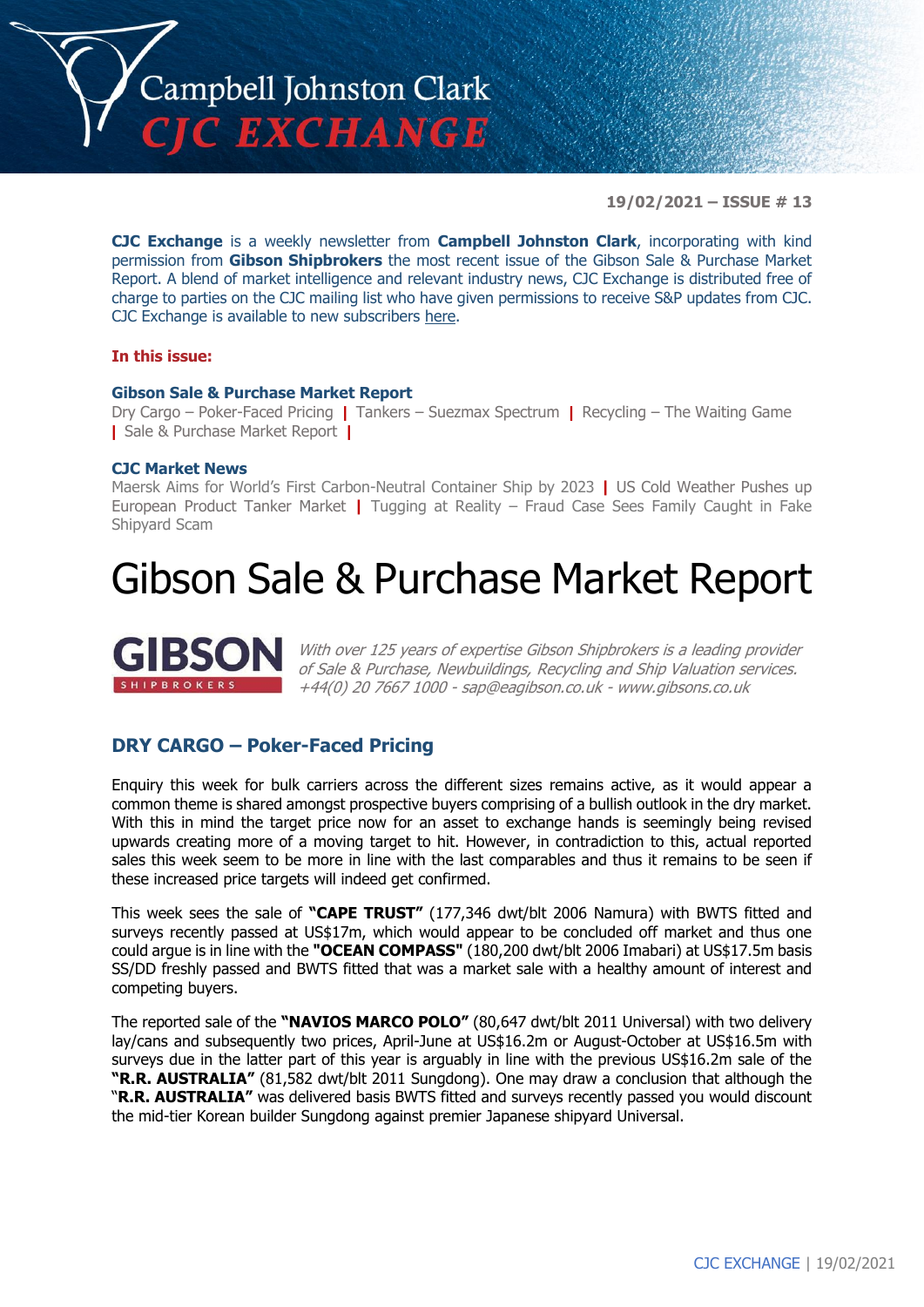

### **TANKERS – Suezmax Spectrum**

Vintage tonnage continues to dominate the sales sheet with VLCCs and Suezmaxes in buyers' crosshairs. With many such purchases going to often undisclosed interests, it's interesting to note a new Singaporean entity, Shenchi Energy, emerge as the buyer of the **"ENEOS BREEZE"** (301,013 dwt/blt 2003 IHI) at a modest US\$22.8m, having been rumoured at the start of the month on vaguer terms. As regards Suezmax sales, the **"ICARIA"** (165,293 dwt/blt 2003 Hyundai) is reported sold at a strong looking US\$17m, but with surveys not due until January 2023, and the 20 year-old **"EPISKOPI"** (153,019 dwt/blt 2001) at US\$12.8m, both to undisclosed UAE buyers; the latter sale seemingly a notch down on price against **"LADY AVA"** (160,383 dwt/blt 2001 Daewoo) at US\$13.4m, both noting Special Surveys due in March, although likely attributable to the deadweight differential.

Staying with the suezmax segment, DVB Bank's exit from ship finance has also prompted the sale of a quartet of tankers, challenging perceived ten-year-old benchmarks with the **"SUEZ FUZEYYA"** + **"SUEZ VASILIS"** (158,574 dwt/blt 2011 Hyundai) going to NG Moundreas and sisters **"SUEZ HANS"** + **"SUEZ RAJAN"** have been kept by Empire Navigation. The price is reported to be US\$25m apiece, setting a new benchmark for 10-year-old suezmaxes, although the price does reflect the Special Survey (and Ballast Water Treatment System installation requirements) are due within 2/3Q this year.

### **RECYCLING – The Waiting Game**

All recycling markets are quiet with very little tonnage on offer. More scrap tonnage is definitely required to test the cash buyers resolve as demand is steadily firming across the Sub-Cont, but for now it seems buyers and end users will have to be patient until the time comes that owners will decide to test recycling rates, which will surely as time goes on gradually begin firm. For now, at least, it is apparent both the wet and dry freight markets are performing well and earning owners good returns, so sending tonnage for scrap is not necessarily at the top of their list.

### **Gibson Sale & Purchase Market Report**

### **S&P SALES**

| <b>Vessel Name</b>       | <b>DWT</b> | <b>Built</b>   | Yard                                | <b>Buyers</b>               | <b>Price</b><br>(\$/m) | <b>Notes</b>                                       |
|--------------------------|------------|----------------|-------------------------------------|-----------------------------|------------------------|----------------------------------------------------|
|                          |            | <b>BULKERS</b> |                                     |                             |                        |                                                    |
| <b>CAPE TRUST</b>        | 177,346    | 2006           | Namura (JPN)                        | Seanergy<br><b>Maritime</b> | 17                     | SS psd 9/20.<br><b>BWTS fitted.</b>                |
| <b>MAGICA G</b>          | 82,740     | 2012           | STX Jinhae<br>(KRS)                 | Moderna                     | 16.3                   |                                                    |
| <b>FORTUNE RAINBOW</b>   | 82,372     | 2008           | Oshima Zosen<br>(JPN)               | Greek buyer                 | 14                     | DD psd 12/20.<br>No BWTS.                          |
| <b>NAVIOS MARCO POLO</b> | 80,647     | 2011           | Universal<br>Maizuru (JPN) Maritime | Globus                      | 16.2 or<br>$16.5*$     | *Delivery 4-6, or<br>8-10/21. SS due<br>$9-12/21.$ |
| <b>FORTUNE DAISY</b>     | 74,979     | 2011           | Sasebo (JPN)                        | Safe<br><b>Bulkers</b>      | 14                     | SS due 4/21.<br><b>BWTS fitted.</b>                |
| <b>OCEAN PHOENIX</b>     | 56,208     | 2009           | Mitsui (JPN)                        | <b>Far Eastern</b><br>buyer | 10.2                   | <b>BWTS fitted.</b>                                |
| <b>FORTUNE WING</b>      | 55,650     | 2011           | Mitsui (JPN)                        | <b>Undisclosed</b><br>buyer | high 11                | SS psd 1/21.<br><b>BWTS fitted.</b>                |
| <b>FORTUNE BIRD</b>      | 55,640     | 2010           | Mitsui (JPN)                        | <b>Undisclosed</b><br>buyer | high 10                | SS psd 12/20.<br><b>BWTS fitted.</b>               |
| <b>CAPTAIN CHERIF</b>    | 53,556     | 2004           | Iwagi (JPN)                         | <b>Turkish</b><br>buyer     | 6.6                    |                                                    |
| <b>GLOBAL FUTURE</b>     | 52,484     | 2006           | <b>Tsuneishi</b><br>(JPN)           | Chinese<br>buyer            | $\overline{8}$         | SS psd 9/20.<br><b>BWTS fitted.</b>                |
| <b>BELORIENT</b>         | 50,272     | 2008           | Pt Pal (IDA)                        | Chinese<br>buyer            | $\overline{7}$         | DD due 5/21.                                       |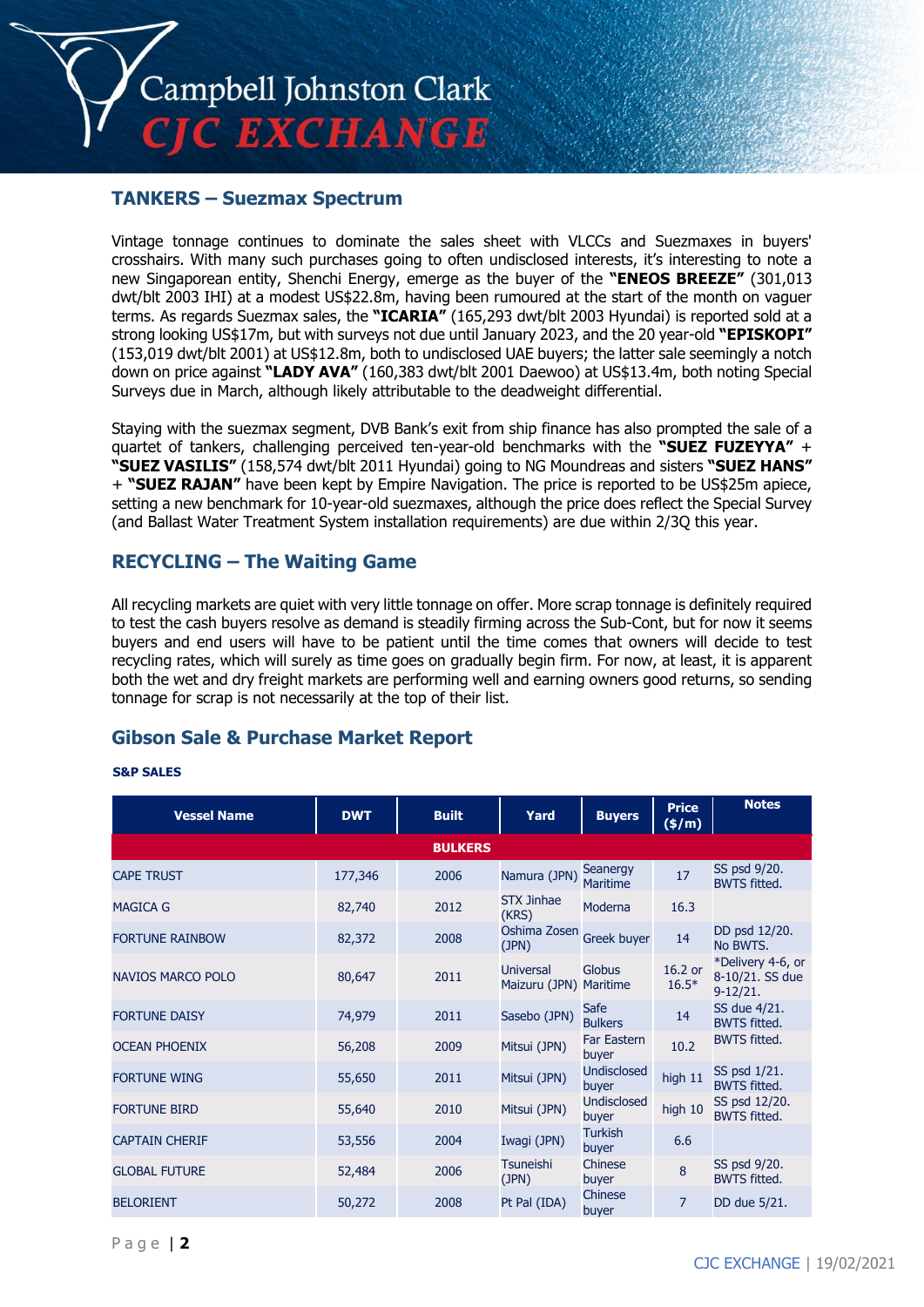# Campbell Johnston Clark<br>CJC EXCHANGE

| <b>OCEAN BARI-STAR</b>                                                      | 38,243  | 2011                                      | Imabari (JPN)                      | <b>Undisclosed</b><br>buyer | xs 11   | SS+BWTS due<br>10/21.                                       |
|-----------------------------------------------------------------------------|---------|-------------------------------------------|------------------------------------|-----------------------------|---------|-------------------------------------------------------------|
| <b>INDIGO SILVA</b>                                                         | 38,090  | 2013                                      | Shimanami<br>(JPN)                 | Greek buyer                 | 14      | SS psd 1/21.<br><b>BWTS fitted.</b>                         |
| CIELO DI DUBLINO                                                            | 37,064  | 2011                                      | Hyundai Mipo Danish<br>(KRS)       | buyer                       | 10.85   | SS psd 9/20.<br><b>BWTS fitted.</b>                         |
| <b>ATLANTIC VENUS</b>                                                       | 33,677  | 2012                                      | <b>Fukuoka</b><br>(JPN)            | <b>Russian</b><br>buyer     | 10.1    | DD due 8/20.<br><b>BWTS fitted. Dely</b><br>$6 - 7/21.$     |
| <b>ARISTOS II</b>                                                           | 32,474  | 2011                                      | Samho (KRS)                        | Load Line<br><b>Marine</b>  | 8.6     | SS+BWTS due<br>5/21. Logs fitted.                           |
| <b>ATLANTIC EMBLEM</b>                                                      | 29,637  | 2011                                      | Shikoku (JPN) Greek buyer          |                             | 10      | Basis 3 yrs BBHP.<br>SS due 7/21.<br><b>BWTS fitted.</b>    |
|                                                                             |         | <b>TANKERS</b>                            |                                    |                             |         |                                                             |
| <b>ENEOS BREEZE</b>                                                         | 301,013 | 2003                                      | I H I (JPN)                        | Shenchi<br>Energy           | 22.8    | SS+BWTS due<br>11/21.                                       |
| <b>ICARIA</b>                                                               | 165,293 | 2003                                      | Hyundai<br>Samho (KRS)             | UAE buyer                   | 17      | DD psd 11/20.<br>No BWTS.                                   |
| SUEZ FUZEYYA + SUEZ VASILIS                                                 | 158,574 | both 2011                                 | Hyundai<br>Gunsan (KRS) Moundreas  | <b>NG</b>                   | 25 each | SS+BWTS due<br>5/21. Bank<br>driven sale.                   |
| <b>EPISKOPI</b>                                                             | 153,019 | 2001                                      | Hyundai Ulsan UAE buyer<br>(KRS)   |                             | 12.8    | SS+BWTS due<br>3/21.                                        |
| <b>STAVANGER BLISS</b>                                                      | 105,400 | 2008                                      | Sumitomo<br>(JPN)                  | <b>Undisclosed</b><br>buyer | 15.2    |                                                             |
| <b>AMAZON EXPLORER</b>                                                      | 72,910  | 2002                                      | Hyundai Ulsan Undisclosed<br>(KRS) | buyer                       | 9.1     | SS psd 6/20.<br>Dirty trading.                              |
| <b>OCEAN NEPTUNE</b>                                                        | 50,346  | 2005                                      | Shina (KRS)                        | Greek buyer                 | 7.5     |                                                             |
| <b>BRIGHT FORTUNE</b>                                                       | 48,003  | 2010                                      | Iwagi (JPN)                        | Greek buyer                 | 13.5    | Pump-room. SS<br>psd 4/20. BWTS<br>fitted.                  |
| <b>NORDIC PIA</b>                                                           | 38,396  | 2006                                      | GSI (CHN)                          | Avin                        | 7.15    | Deepwell. IMO<br>II/III. SS+BWTS<br>due 8/21. Bank<br>sale. |
|                                                                             |         | <b>CONTAINERS / RO-RO / REEFERS / PCC</b> |                                    |                             |         |                                                             |
| <b>MY NY</b>                                                                | 67,270  | 2004                                      | Koyo (JPN)                         | Wan Hai<br>Lines            | 25      | 5896 TEU.<br>Gearless.                                      |
| <b>CO OSAKA</b>                                                             | 50,554  | 2008                                      | Samsung<br>(KRS)                   | Greek buyer                 | 20.5    | 4506 TEU.<br>Gearless. DD due<br>7/21.                      |
| <b>SPHENE</b>                                                               | 44,234  | 2007                                      | Hanjin Hi<br>(KRS)                 | Greek buyer                 | 13      | 3390 TEU.<br>Gearless. Inc. TC<br>@ \$7,250 pd to<br>8/21.  |
| WES AMELIE + WES CARINA + WES<br><b>JANINE</b><br><b>NEWBUILDING ORDERS</b> | 13,200  | 2011+2011+2012                            | Jiangdong<br>(CHN)                 | Elbdeich<br>Reederei        | 10.3    | $9 + 9.3 + 1036$ TEU.<br>Gearless. Ice 1A.                  |

| <b>Ordering Client</b>                   |           | Vessel Type Size / No. of<br>units | <b>Shipyard</b><br>(Country) | <b>Delivery</b> | <b>Price</b><br>$(\textsf{sm})$ | <b>Notes</b>                                    |
|------------------------------------------|-----------|------------------------------------|------------------------------|-----------------|---------------------------------|-------------------------------------------------|
|                                          |           | <b>BULKERS</b>                     |                              |                 |                                 |                                                 |
| <b>Evalend Shipping</b>                  | Kamsarmax | 82,000 dwt x 2+2 Yamic (CHN)       |                              | 2022            | low <sub>27</sub>               | Tier II.                                        |
| <b>TANKERS</b>                           |           |                                    |                              |                 |                                 |                                                 |
| <b>Pleiades</b>                          | Aframax   | 114,000 dwt $x+1$ Daehan (KRS)     |                              | 2022            | 47                              | Declared option.                                |
| <b>CONTAINERS / RO-RO / REEFER / PCC</b> |           |                                    |                              |                 |                                 |                                                 |
| Seaspan Corporation                      |           | Containership 24,000 TEU x 2       | Yangzijiang<br>(CHN)         | 2023            | 150                             | Scrubbers.<br><b>Against long TC</b><br>to MSC. |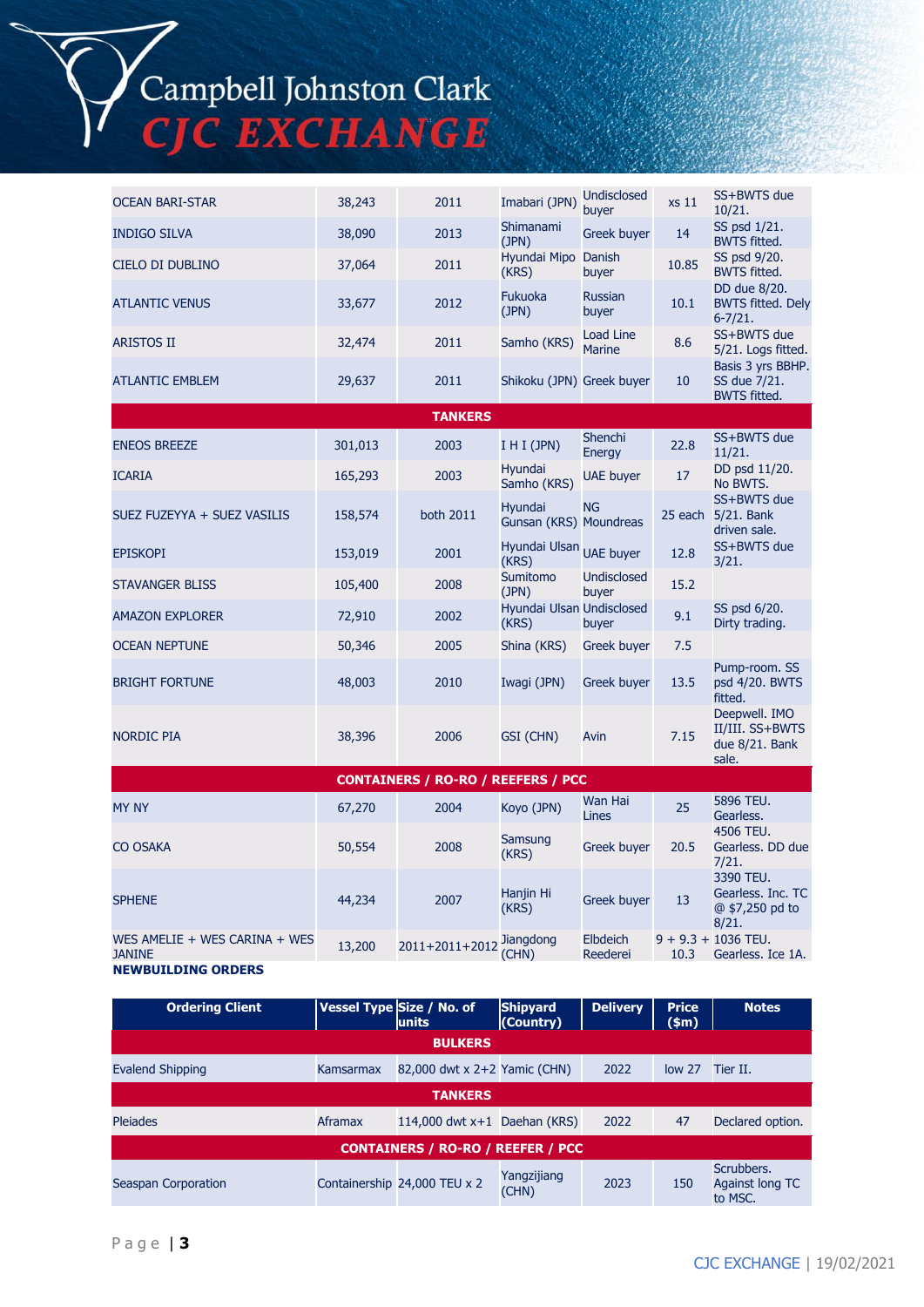## Campbell Johnston Clark<br>CJC EXCHANGE

| <b>CDB Leasing</b>      |            | Containership 24,000 TEU x 2 | Yangzijiang<br>(CHN)  | 2023      | 150  | Scrubbers.<br>Against long TC<br>to MSC.    |  |
|-------------------------|------------|------------------------------|-----------------------|-----------|------|---------------------------------------------|--|
| Seaspan Corporation     |            | Containership 13,000 TEU x 2 | Samsung<br>(KRS)      | 2023-2024 |      | Dual fuel. Against<br>12 year TC to<br>Zim. |  |
| <b>GAS</b>              |            |                              |                       |           |      |                                             |  |
| <b>Benelux Overseas</b> | <b>LPG</b> | 40,000 cbm x<br>$2 + 1$      | Hyundai Mipo<br>(KRS) | 2023      | 46.7 | Conventional<br>fuel.                       |  |
| <b>Trafigura</b>        | <b>LPG</b> | 40,000 cbm + 2               | Hyundai Mipo<br>(KRS) | 2023      | 52.5 | LPG dual fuel.<br>Declared options.         |  |

#### **Recycling Activity**

| <b>Vessel Name</b>  | <b>BUILT</b>      | <b>DWT</b>          | <b>LWT</b> | <b>Delivery</b> | <b>Price</b><br>$($/$ lwt $)$ | <b>Notes</b> |
|---------------------|-------------------|---------------------|------------|-----------------|-------------------------------|--------------|
|                     |                   | <b>BULK CARRIER</b> |            |                 |                               |              |
| <b>ORHAN-Y</b>      | 1984 / Japan      | 27,562              | 5,711      | Pakistan        | 392                           |              |
|                     |                   | <b>TANKERS</b>      |            |                 |                               |              |
| SALA 1              | 1995 / Spain      | 27,929              | 8,000      | Pakistan        | 415                           |              |
| <b>BOISTEROUS</b>   | 1978 / Japan      | 4,991               | 1,892      | Pakistan        | 395                           |              |
| <b>TWEEN DECKER</b> |                   |                     |            |                 |                               |              |
| <b>HELGIS</b>       | 1986 /<br>Germany | 9,723               | 3,339      |                 | 440                           |              |

### **Recycling Prices (US\$/LWT)**

|                                | <b>Bangladesh</b> | <b>Pakistan</b> | India   | <b>Turkey</b> |
|--------------------------------|-------------------|-----------------|---------|---------------|
| Tank/Cont/Ro-Ro/Capes/LPG/PCC  | 440/455           | 430/440         | 430/440 | 245/255       |
| Dry Cargo/Bulk/Tween/Gen Cargo | 430/440           | 420/430         | 420/430 | 240/250       |

### **Newbuild and Second Hand Values** (\$ million)

|                            | <b>Newbuild</b> | 5 Year Old           | 10 Year Old |
|----------------------------|-----------------|----------------------|-------------|
| <b>Tankers</b>             |                 |                      |             |
| <b>VLCC</b>                | 89              | 65                   | 46          |
| <b>SUEZMAX</b>             | 58.5            | 43.5                 | 27          |
| <b>AFRAMAX</b>             | 48              | 33                   | 21.5        |
| <b>MR</b>                  | 34.5            | 27                   | 18          |
| <b>Bulkers</b>             |                 |                      |             |
| <b>CAPESIZE</b>            | $48.5^{\circ}$  | 28                   | 22          |
| KAMSARMAX / PANAMAX        | $27k^{\wedge}$  | 24k                  | 16.5k / 15p |
| <b>ULTRAMAX / SUPRAMAX</b> | $25u^{\wedge}$  | 20.5u                | 11.75s      |
| <b>HANDYSIZE</b>           | $23.5^{\circ}$  | 15                   | 9.5         |
|                            |                 | $\sim$ $\sim$ $\sim$ | $-1$ $-1$   |

|                 | <b>Indices</b>         |  |  |  |  |
|-----------------|------------------------|--|--|--|--|
|                 | C.O.B<br><b>Friday</b> |  |  |  |  |
| <b>BDI</b>      | 1698                   |  |  |  |  |
| \$/Yen          | 105.38                 |  |  |  |  |
| <b>VLCC</b>     |                        |  |  |  |  |
| <b>AG/East</b>  | 31                     |  |  |  |  |
| <b>TD3 (WS)</b> |                        |  |  |  |  |

 $\wedge$ =Chinese price (otherwise based upon Japanese / Korean country of build)

**This report has been produced for general information and is not a replacement for specific advice. While the market information is believed to be reasonably accurate, it is by its nature subject to limited audits and validations. No responsibility can be accepted for any errors or any consequences arising therefrom. No part of the report may be reproduced or circulated without our prior written approval. © E.A. Gibson Shipbrokers Ltd 2021.**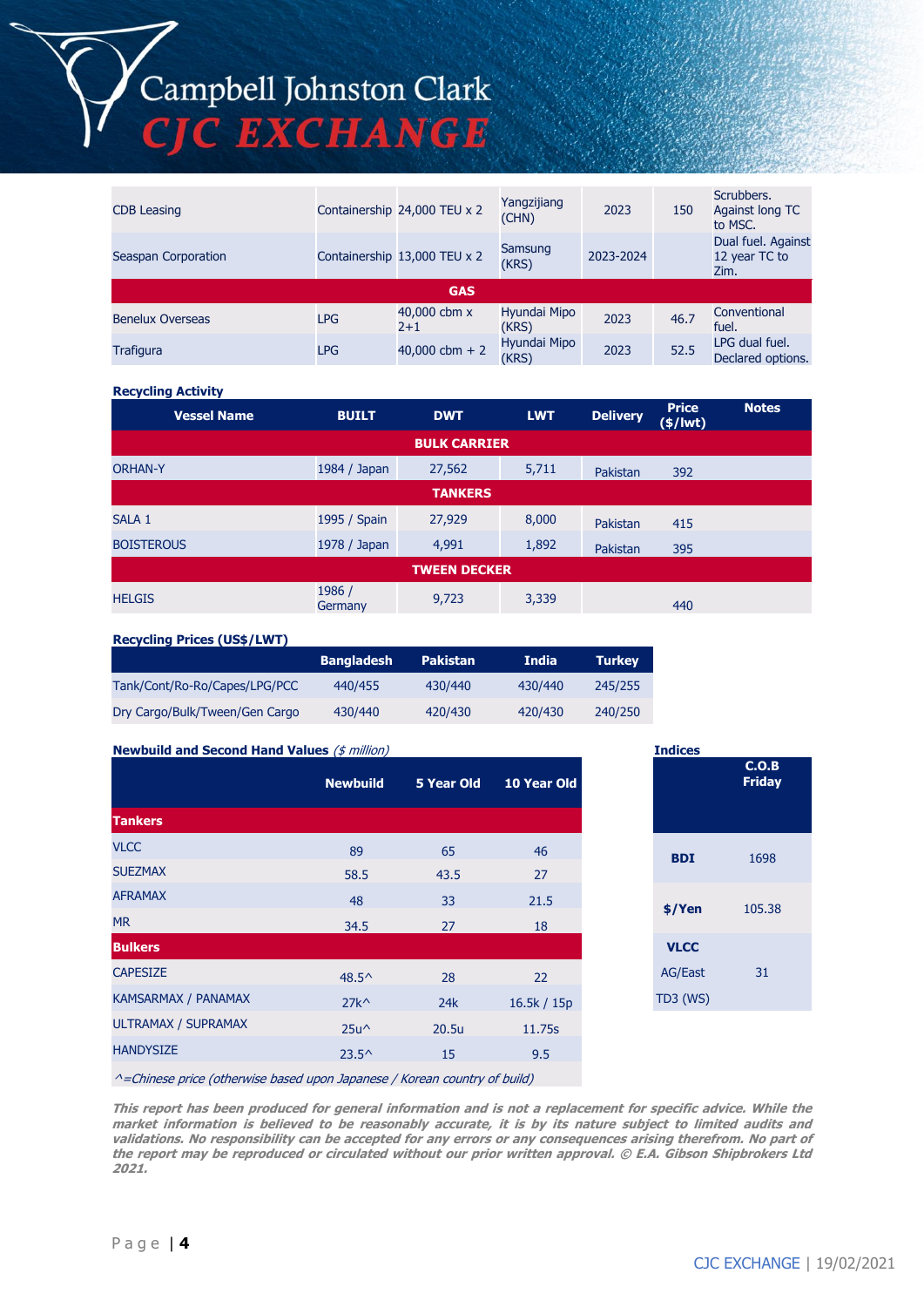## Campbell Johnston Clark **C EXCHANGE**

### CJC Market News



Campbell Johnston Clark (CJC) is a medium-sized international law firm advising on all aspects of the shipping sector, from ship finance to dry shipping and comprehensive casualty handling, and all that happens in between. Today, we Campbell Johnston Clark have offices in London, Newcastle, Singapore and Miami.

### **Maersk Aims for World's First Carbon-Neutral Container Ship by 2023**



Shipping group Maersk will have the first carbon-neutral container vessel on the water by 2023, seven years ahead of schedule, as the world's largest container shipping business comes under growing pressure to cut emissions.

In December 2018, Maersk came out as the first major shipping line to pledge to be carbon neutral by 2050.

Last year, Maersk, together with other large companies such as Nike, Microsoft, Starbucks, Danone and Mercedes-Benz

entered the climate coalition "Transform to Net Zero". The coalition aims to deliver guidance and business plans to enable a transformation to net zero emissions, as well as research, advocacy, and best practices to make it easier for the private sector to not only set ambitious goals—but also deliver meaningful emissions reductions and economic success.

The Danish company is beginning with one of its feeder vessels - a relatively small ship that can carry up to 2,000 containers - that will be powered by climate-friendly methanol, although it will be able to use fossil fuel as a back-up if required. Going forward, all its new vessels will have dual fuel technology installed.

Maersk's methanol feeder vessel will be deployed in one of its intra-regional networks, likely Europe. While the vessel will be able to operate on standard VLSFO, the plan is to operate the vessel on carbon neutral e-methanol or sustainable bio-methanol from day one.

In addition to methanol produced from plant waste, Maersk said it experimenting with ammonia and other alternatives. Two of the world's biggest fertilizer producers, CF Industries and Yara, said last month they were reconfiguring ammonia plants in the United States and Norway to produce clean energy to power ships.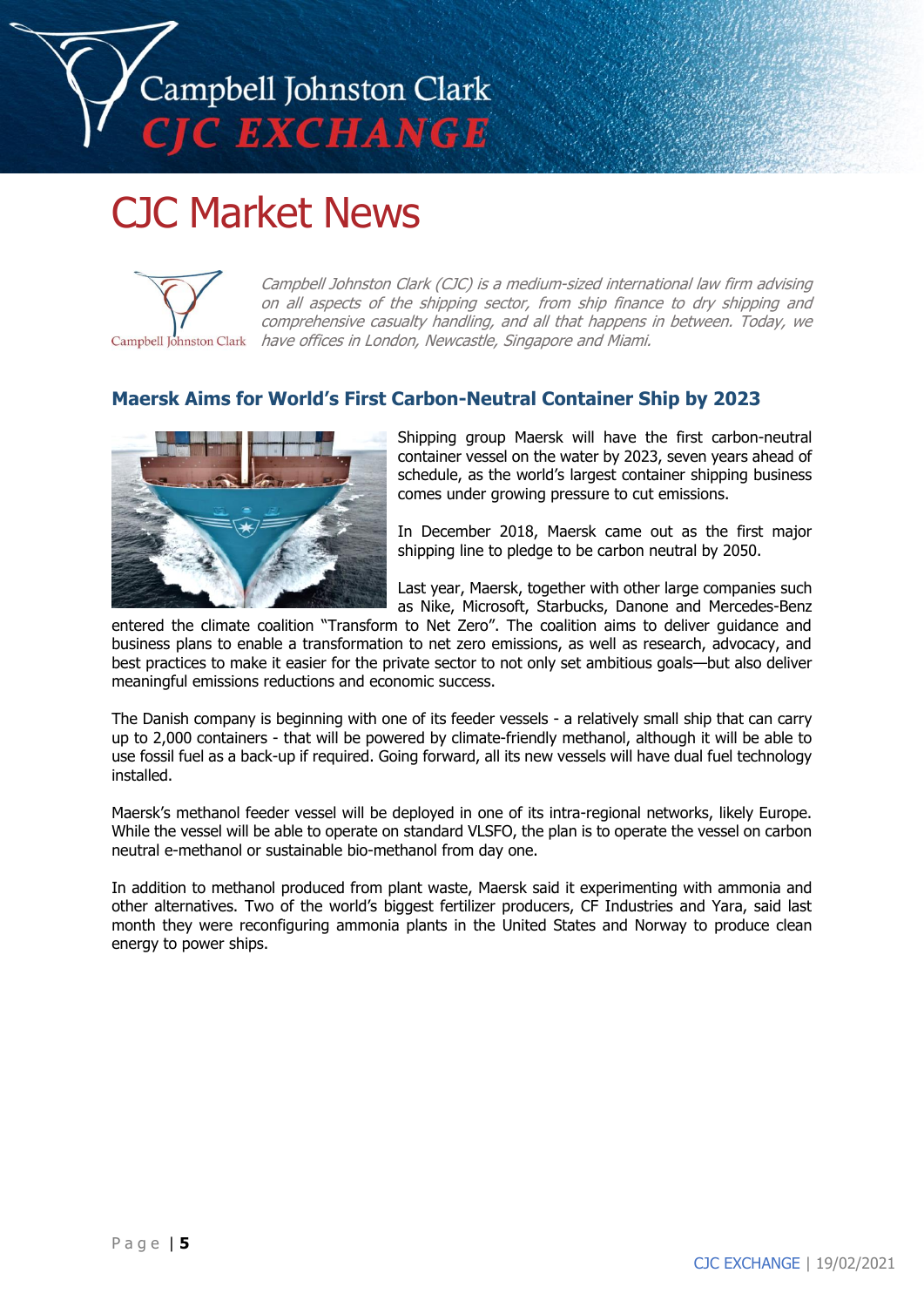

### **US Cold Weather Pushes up European Product Tanker Market**



Icy weather sweeping across the US over the past week has boosted demand for refined products, causing a rally in prices for the product tanker market as charterers scramble to fix shipments to the US.

The Baltic Exchange has revealed that the spot rate for medium-range tankers (MR) earning on the TC2 northwest Europe-US Atlantic coast route has risen above \$10,000 per day for the first time since September. The time charter equivalent was assessed to be \$5,336 per day last Friday.

Since then 14 MRs have been fully or preliminary fixed between Monday and Wednesday this week, Kpler data shows. ExxonMobil chartered the 49,000-dwt Yasa Swan at Wordscale 160, one of the highest rates seen this year, with lifting taking place between 24 and 25 February. Market momentum continued on Thursday, with another preliminary fixture done at Wordscale 172.5.

Cross-Atlantic flows of gasoline and diesel are expected to be strong in the short term due to high stocks in Europe and reduced production in the US. Platts estimated that up to 2.4m barrels per day of refining capacity was halted in Texas as of Wednesday. The state makes up nearly one third of the refining capacity in the US, supplying the Atlantic coast via the 2.5bpd Colonial Pipeline.

### **Tugging at Reality – Fraud Case Sees Family Caught in Fake Shipyard Scam**



In India, a mother and daughter have been arrested for fraudulently posing as a shipyard and taking money from prospective buyers. They are reported to have done this on several occasions, defrauding a number of potential buyers by advertising for sale hulls to which they had no connection.

One of the victims, businessman Sushant Shelatkar claims to have paid INR 13m (USD179,000) to purchase a tug and a barge. There are allegations that others have been defrauded out of sums totalling around INR 140m (approx. USD1.9million) to the pair.

this scenario highlights the need for parties to be aware of counterparty risk. Thorough Know-Your-Customer (KYC) checks are recommended whenever dealing with a new entity, and where there are any inconsistencies, these should be raised with a relevant legal advisor. Specifically, the company name, address, standing and incorporation details should be confirmed. The personal details of the individuals purporting to represent it should also be checked, including names, addresses and contact details. This can be done by requesting passport copies. It may also be appropriate to use the above collected information to run a sanctions check, to further mitigate any risks.